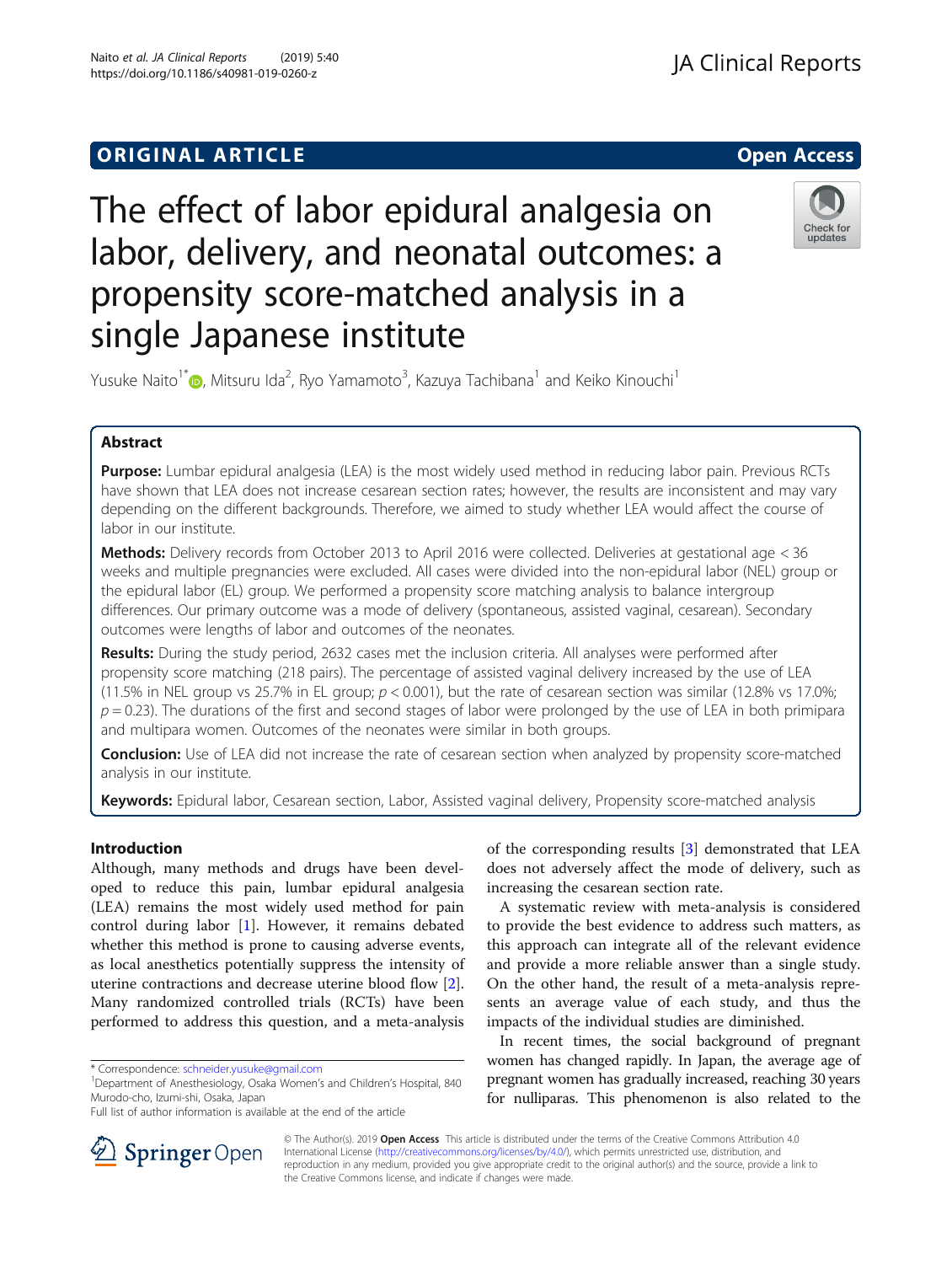increased use of assisted reproductive technology (ART), which potentially accounts for cesarean sections due to the increase in pregnancy-induced hypertension (PIH).

Therefore, it is important to reinvestigate the effects of epidural anesthesia on labor and accumulate the related evidence. Although a high-quality RCT is desired, it is ethically difficult to randomize healthy pregnant women and may result in over-exclusion of the normal population. Propensity score matching is a statistical method for collecting data retrospectively and minimizing selective bias arising from patients' backgrounds. Many studies have reported that propensity score matching produces results similar to those of an RCT, even though it is used in a retrospective study [\[4\]](#page-6-0).

In the present study, we examined the effect of LEA on labor at our facility using propensity score matching.

# Materials and methods

The study was conducted at a local medical center for maternal and child health, where the average number of deliveries is 1600 per annum. The study was approved by the institutional review board of our institute (approval number: 962). Since this was an observational retrospective study that did not require patient interaction, the hospital ethics committee waived the need for obtaining written informed consent from the individual patients. The study was registered in a public clinical registration site (UMIN; registration number: 000025511) before data collection.

### Study population

A 30-month retrospective observational study was conducted on all parturients who had delivered in the labor room or in the operation room of our hospital from October 2013 to April 2016. Exclusion criteria were cases with intrauterine fetal death (IUFD), cases for artificial abortion, and cases with indications for elective cesarean delivery. Deliveries at a gestational age of less than 36 weeks and multiple pregnancies were also excluded.

#### Epidural labor method

Obstetric epidural services rendered by anesthesiologists are available at our hospital 24 h per day. Initiation of LEA was considered when active labor was observed (i.e., contraction with intervals of 10 min or less). After examination by the anesthesiologist and obstetrician, LEA was performed, if appropriate. Lactate Ringer's solution (500–1000 mL) was given prior to the initiation of LEA. After the epidural catheter had been inserted, 3 mL of 1.5% lidocaine with 18.75 μg epinephrine was administered following an aspiration test. LEA was maintained with 0.1% ropivacaine along with 2 μg/mL fentanyl. Patient-controlled analgesia (PCA) was initially given with a background infusion of 8 mL/h and a 5-mL patient-controlled bolus with a 15-min lockout time. If

circulatory instability or abnormality on the cardiotocogram was observed, the infusion rate was decreased or the infusion stopped.

Midwives conducted the obstetric management of all parturients during labor, under the direct supervision of an obstetrician. Routine intrapartum management of all women included monitoring of uterine contraction and fetal heart rate with cardiotocography. The frequency and duration of uterine contractions and pelvic examination were assessed every hour, along with measurements of the vital signs and body temperature, to evaluate labor progression.

# Data collection

The records of delivery, anesthesia, and medical management of all women were reviewed for data collection. Assisted vaginal delivery was defined as the vaginal delivery assisted by the vacuum or forceps. The primary outcome of our research was the mode of delivery (spontaneous, assisted vaginal, or cesarean). We also collected data on the duration of the first and second stages of labor, the grade of perineal injury, and neonatal outcomes.

Neonatal outcomes included Apgar scores at 1 min and at 5 min, cord arterial pH, and requirement for immediate intervention, such as the use of oxygen, tracheal intubation, chest compression, and catecholamine administration. Maternal variables, such as gestational weeks, gravidity, parity, concomitant disease, age, weight, and height at the onset of labor were also collected to adjust for intergroup differences with propensity score matching.

### Statistical analysis

We used propensity score-matched analysis to balance intergroup differences. The propensity score, which represented the probability of LEA use, was estimated by multiple logistic regression analysis without regard to outcome. A fully non-parsimonious model that included all variables was developed (Table [1\)](#page-2-0). These variables included maternal age, height, weight, gestational week, and maternal complications. For propensity score matching, pairs were created using the nearest neighbor method. The adequacy of propensity score-matched analysis was evaluated by the overall balance achieved in terms of a less than 10% standardized mean difference.

Data were reported as mean ± standard deviation or cases (percentage), unless indicated otherwise. Variables with normal distribution were compared with unpaired  $t$ tests, while non-parametric variables were compared with the Mann–Whitney  $U$  test. The normality of the quantitative data was not evaluated statistically to avoid multiple comparisons. Categorical data were compared with the chi-square test. Since duration of labor is a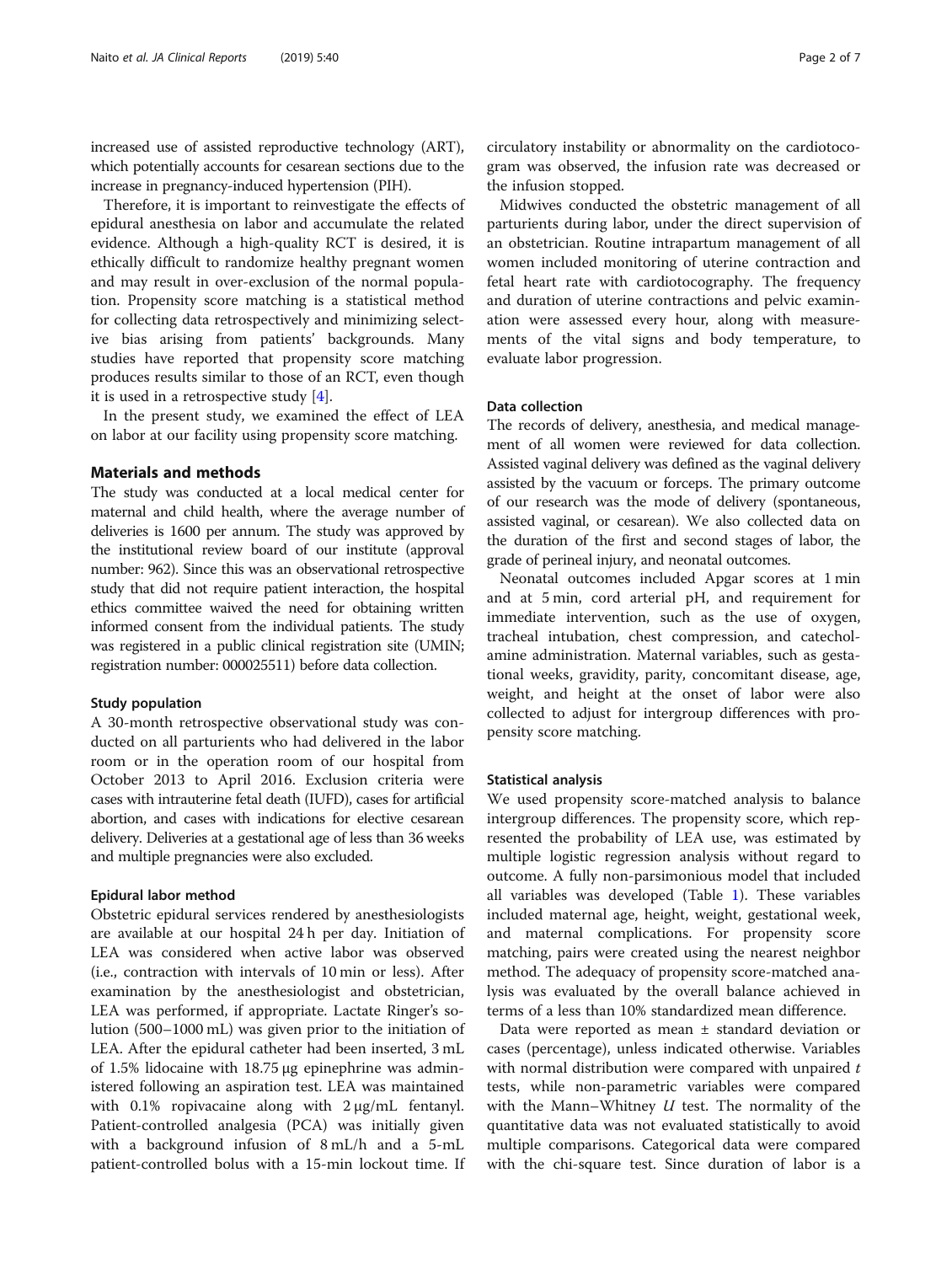|                       | Unmatched population ( $N = 2632$ ) |                 |         | Propensity score-matched population ( $N = 436$ ) |                  |                 |         |           |
|-----------------------|-------------------------------------|-----------------|---------|---------------------------------------------------|------------------|-----------------|---------|-----------|
|                       | $NEL (N = 2406)$                    | EL $(N = 226)$  | SMD (%) | $p$ value                                         | $NEL (N = 218)$  | $EL(N = 218)$   | SMD (%) | $p$ value |
| Age                   | $32.4 \pm 5.7$                      | $34.9 \pm 5.4$  | 44.1    | < 0.001                                           | $34.5 \pm 5.6$   | $34.7 \pm 5.4$  | 2.0     | 0.82      |
| Height (cm)           | $158.2 \pm 7.6$                     | $158.7 \pm 8.8$ | 6.5     | 0.39                                              | $158.5 \pm 11.0$ | $158.7 \pm 8.9$ | 1.7     | 0.86      |
| Weight (kg)           | $63.0 \pm 9.9$                      | $65.4 \pm 11.0$ | 24.0    | 0.001                                             | $64.8 \pm 10.2$  | $65.1 \pm 10.7$ | 3.7     | 0.71      |
| Gestational week      | $39.5 \pm 1.2$                      | $39.9 \pm 1.2$  | 33.3    | < 0.001                                           | $39.8 \pm 1.1$   | $39.9 \pm 1.2$  | 5.8     | 0.55      |
| Parity                |                                     |                 | $-12.8$ | 0.07                                              |                  |                 | $-7.3$  | 0.30      |
| $\overline{0}$        | 894 (37.2)                          | 102 (45.1)      |         |                                                   | 92 (42.2)        | 99 (45.4)       |         |           |
| -1                    | 753 (31.3)                          | 66 (29.2)       |         |                                                   | 57 (25.2)        | 63 (28.9)       |         |           |
| $\overline{2}$        | 435 (18.1)                          | 27 (11.9)       |         |                                                   | 37 (16.4)        | 25(11.5)        |         |           |
| > 3                   | 320 (13.3)                          | 31 (13.7)       |         |                                                   | 30 (13.3)        | 31(13.7)        |         |           |
| Gravidity             |                                     |                 | $-32.0$ | < 0.001                                           |                  |                 | 1.4     | 0.22      |
| 0                     | 1239 (51.5)                         | 163 (72.1)      |         |                                                   | 146 (67.0)       | 155(71.1)       |         |           |
| 1                     | 818 (34.0)                          | 41 (18.1)       |         |                                                   | 54 (24.8)        | 41 (18.8)       |         |           |
| $\overline{2}$        | 263(10.9)                           | 15(6.6)         |         |                                                   | 13(6.0)          | 15(6.9)         |         |           |
| > 3                   | 84 (3.5)                            | 7(3.1)          |         |                                                   | 3(1.4)           | 7(3.2)          |         |           |
| Complications         |                                     |                 |         |                                                   |                  |                 |         |           |
| Psychiatric disorder  | 149(6.2)                            | 34 (15.0)       | 1.3     | < 0.001                                           | 31 (14.2)        | 29 (13.3)       | 0.13    | 0.89      |
| Neurological disorder | 32(1.3)                             | 7(3.1)          | 6.8     | 0.07                                              | 5(2.3)           | 6(2.8)          | $-0.23$ | 0.76      |
| Hypertension          | 49 (2.0)                            | 11(4.9)         | 4.1     | 0.006                                             |                  |                 |         |           |
| Asthma                | 190 (7.9)                           | 20 (8.8)        | 2.5     | 0.61                                              | 13(6.0)          | 19(8.7)         | $-1.6$  | 0.36      |
| Hyperthyroidism       | 190 (7.9)                           | 25(11.1)        | 2.0     | 0.10                                              | 24 (11.0)        | 25 (11.5)       | $-0.10$ | 0.99      |
| Myoma                 | 236 (9.8)                           | 21(9.3)         | 2.5     | 0.81                                              | 19(8.7)          | 20(9.2)         | $-0.15$ | 0.88      |
| PIH                   | 112(4.7)                            | 14(6.2)         | 3.6     | 0.30                                              | 14(6.4)          | 14(6.4)         | 0       | 1.00      |
| <b>GDM</b>            | 190 (7.9)                           | 20 (8.8)        | 2.5     | 0.61                                              | 24 (11.0)        | 18(8.3)         | 0.80    | 0.33      |
| FGR                   | 161(6.7)                            | 6(2.7)          | 9.7     | 0.02                                              | 9(4.1)           | 6(2.8)          | 3.6     | 0.60      |
| Abortion              | 88 (3.7)                            | 15(6.6)         | 3.2     | 0.045                                             | 19(8.7)          | 13(6.0)         | 1.4     | 0.36      |
| <b>TPD</b>            | 142 (5.9)                           | 8(3.5)          | 7.0     | 0.18                                              | 9(4.1)           | 8(3.7)          | 0.87    | 1.00      |
| CHD                   | 161(6.7)                            | 6(2.7)          | 9.7     | 0.02                                              | 21(9.6)          | 26 (11.9)       | $-0.53$ | 0.54      |
| Placenta              | 56 (2.3)                            | 5(2.2)          | 11.3    | 1.00                                              | 5(2.3)           | 4(1.8)          | 3.6     | 1.00      |

<span id="page-2-0"></span>Table 1 Baseline characteristics of women between NEL and EL groups

Data are expressed as mean ± standard deviation or cases (percentage). All the variables are adjusted to achieve SMR less than 10% to reduce intergroup differences

NEL non-epidural labor group, EL epidural labor group, SMD standard mean difference, PIH pregnancy-induced hypertension, GDM gestational diabetes mellitus, FRG fetus growth reduction, TPD threatened preterm delivery, CHD congenital heart disease, Placenta low lying placenta or placenta previa

time-to-event variable, this was compared using Kaplan–Meier curves along with the log-rank test.

All statistical analyses were conducted by an investigator who was not involved in the study design, data collection, and writing of the manuscript (M.I). All statistical analyses were performed using Statistical Packages for Social Science version 23 (SPSS Inc., Chicago, IL, USA). A  $p$  value of <0.05 was considered to indicate statistically significant differences.

# Results

During the study period, the total number of deliveries performed at our hospital was 4206; of these, 1574 cases

met the exclusion criteria. Of the remaining 2632 cases that were included in the study population, 226 (8.6%) cases underwent epidural labor (EL group) (Fig. [1](#page-3-0)). Propensity score matching rendered 218 pairs. Before propensity score matching, there were several differences in patient characteristics between the groups (Table 1). Compared with the non-EL (NEL) group, the EL group had significantly higher maternal age; lower parity and gravidity; more frequent psychiatric complications, such as bipolar disorder, panic disorder, and schizophrenia; and fewer fetal complications. Using propensity score matching, all these differences were adjusted to small standard mean differences, suggesting that a homogeneous population had been achieved.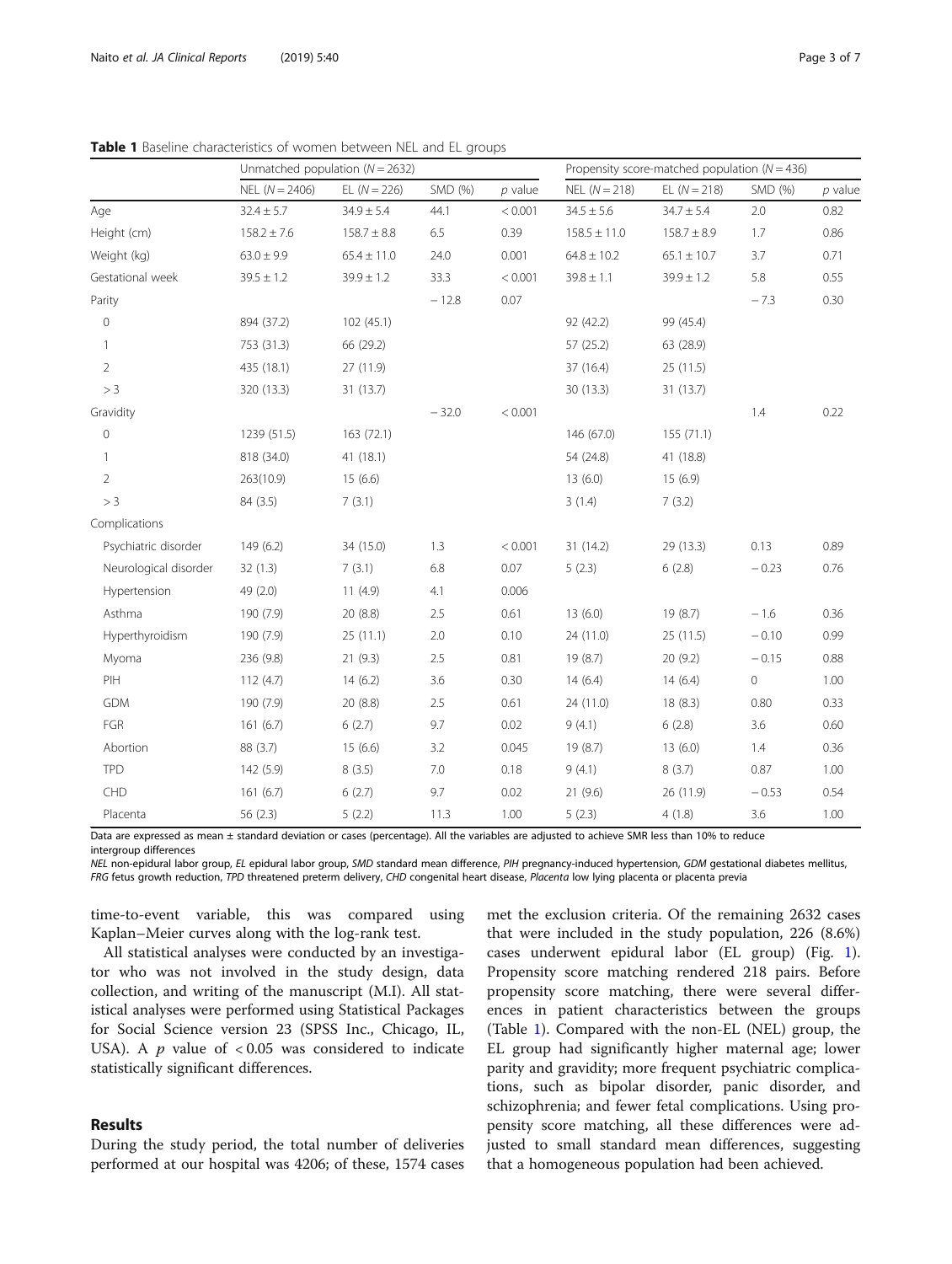

<span id="page-3-0"></span>

# Mode of delivery

The mode of delivery and complications during delivery are shown in Table 2, as the primary outcomes. Use of oxytocin was significantly associated with the use of LEA (odds ratio 0.16; 95% confidence interval 0.11– 0.25). The use of LEA increased the rate of assisted vaginal delivery (odds ratio 0.37; 95% confidence interval 0.23–0.62), but not the rate of cesarean section (odds ratio 0.72; 95% confidence interval 0.42–1.22). The difference of the rates of cesarean section between groups was 4.1% (95% confidence interval − 2.6–10.8%). Grade of perineal injury was not associated with LEA use.

# Duration of the first and second stages of labor

The duration of the first and second stages of labor was compared between the NEL and EL groups, which were subgrouped into nulliparas and multiparas (Fig. [2](#page-4-0)). The estimated length of the first stage of labor in nulliparas was 554 min (95% CI 478–630 min) in the NEL group

Table 2 Method of delivery and incidence of perineal injury

|                       | $NEL (N = 218)$ | EL $(N = 218)$ | $p$ value |
|-----------------------|-----------------|----------------|-----------|
| Oxytocin augmentation | 93 (42.7)       | 179 (82.1)     | < 0.001   |
| Method                |                 |                |           |
| <b>AVD</b>            | 25(11.5)        | 56 (25.7)      | < 0.001   |
| $C/S$ only            | 28 (12.8)       | 37 (17.0)      | 0.23      |
| Perineal injury       |                 |                |           |
| None                  | 46(21.1)        | 55 (25.2)      | 0.27      |
| Grade $1-2$           | 161 (73.9)      | 145 (66.5)     |           |
| Grade 3-4             | 11(5.0)         | 17(7.8)        |           |

The rate of cesarean delivery did not increase by the use of LEA while assisted vaginal delivery significantly increased with the use of LEA. The grades of perineal injury were similar in both groups

SVD spontaneous vaginal delivery, AVD assisted vaginal delivery, CS cesarean section

and 972 min (95% CI 810–1134 min) in the EL group (Fig. [2](#page-4-0)a). The second stage of labor in nulliparous women lasted for 92 min (95% CI 76–108 min) in the NEL group and 177 min (95% CI 147–207 min) in the EL group (Fig. [2b](#page-4-0)). For multiparas, the first stage of labor lasted for 287 min (95% CI 230–343 min) in the NEL group and 392 min (95% CI 325–458 min) in the EL group (Fig. [2c](#page-4-0)), whereas the second stage of labor lasted for 36 min (95% CI 26–48 min in the NEL group and 70 min (95% CI 52–88 min) in the EL group (Fig. [2](#page-4-0)d). Log-rank tests showed that the differences in duration of the stages of labor between NEL group and EL group were significantly different ( $p < 0.01$ ).

The outcomes of the neonates are shown in Table [3](#page-4-0); there were no clinical differences between the two groups.

# **Discussion**

To best of our knowledge, no previously published report had investigated the effect of epidural anesthesia on labor using propensity score matching. In this study, we failed to show an increase in the cesarean delivery rate with the use of LEA.

The results of a meta-analysis represent the integration of various studies, and thus the results should be interpreted with some caution. A specific concern with LEA research includes variations in the anesthetic drugs used, the control group, the year in which the research was performed, and in study methodology. For instance, reports from Dickinson et al. and Gambling et al. used combined spinal-epidural analgesia, rather than epidural alone [\[5](#page-6-0), [6\]](#page-6-0). This could obscure the effect of pure epidural anesthesia, since spinal anesthesia is related more strongly with inhibition of motor and sympathetic nerve block, which is related to adverse events during labor. Secondly, in most studies performed in western countries, fentanyl or meperidine was used to relieve pain in the control group  $[7-9]$  $[7-9]$  $[7-9]$  $[7-9]$ , while the remaining studies used no drugs in the control group [[10,](#page-6-0) [11\]](#page-6-0). The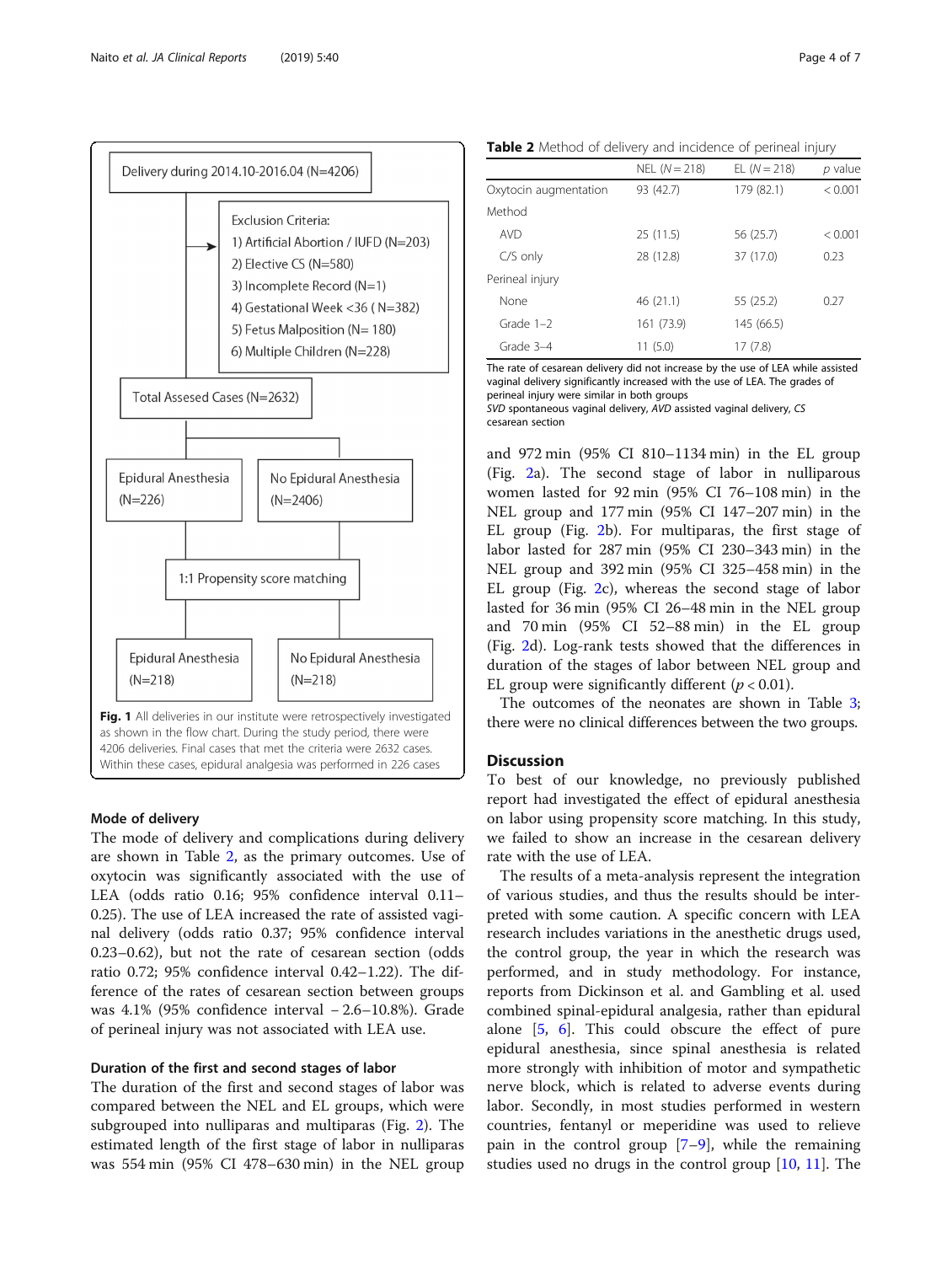<span id="page-4-0"></span>

| <b>Table 3</b> Immediate outcome of the neonates |  |
|--------------------------------------------------|--|
|--------------------------------------------------|--|

|                  | $NEL (N = 218)$ | EL $(N = 218)$ | $p$ value |
|------------------|-----------------|----------------|-----------|
| Height           | $50.1 \pm 1.9$  | $50.3 \pm 1.7$ | 0.24      |
| Weight           | $3077 \pm 396$  | $3141 \pm 393$ | 0.09      |
| $Ap < 7$ (1 min) | 6(2.8)          | 13(6.0)        | 0.08      |
| $Ap < 7$ (5 min) | 0(0)            | 2(0.9)         | 0.25      |
| Acidocis         | 15(6.9)         | 19 (8.7)       | 0.30      |
| Intervention     | 42 (19.3)       | 54 (24.8)      | 0.20      |

There was no difference with regard to neonatal outcome between two groups. Acidosis is defined by cord arterial pH less than 7.2 immediately following delivery. Intervention refers to use of oxygen, tracheal intubation, chest compression, or use of catecholamine

difference in pain intensity among groups is problematic since the pain alters the pattern of uterine contraction. In addition, RCTs are not perfectly randomized and may include selection bias, since it is difficult to assign patients to different treatments due to ethical concerns [\[12\]](#page-6-0).

We therefore hypothesized that a simple comparison of epidural anesthesia vs no analgesia with propensity score-matched analysis may yield different results from those previously reported, particularly in terms of cesarean delivery. However, after adjusting for patient background with propensity score matching, the incidence of cesarean section rate did not increase. These results extend those from RCTs, systematic reviews, Cochrane reviews, and impact studies.

There were some interesting features in women who chose LEA as compared with those who did not. Specifically, mothers who chose LEA were older, had less experience of delivery, and experienced more maternal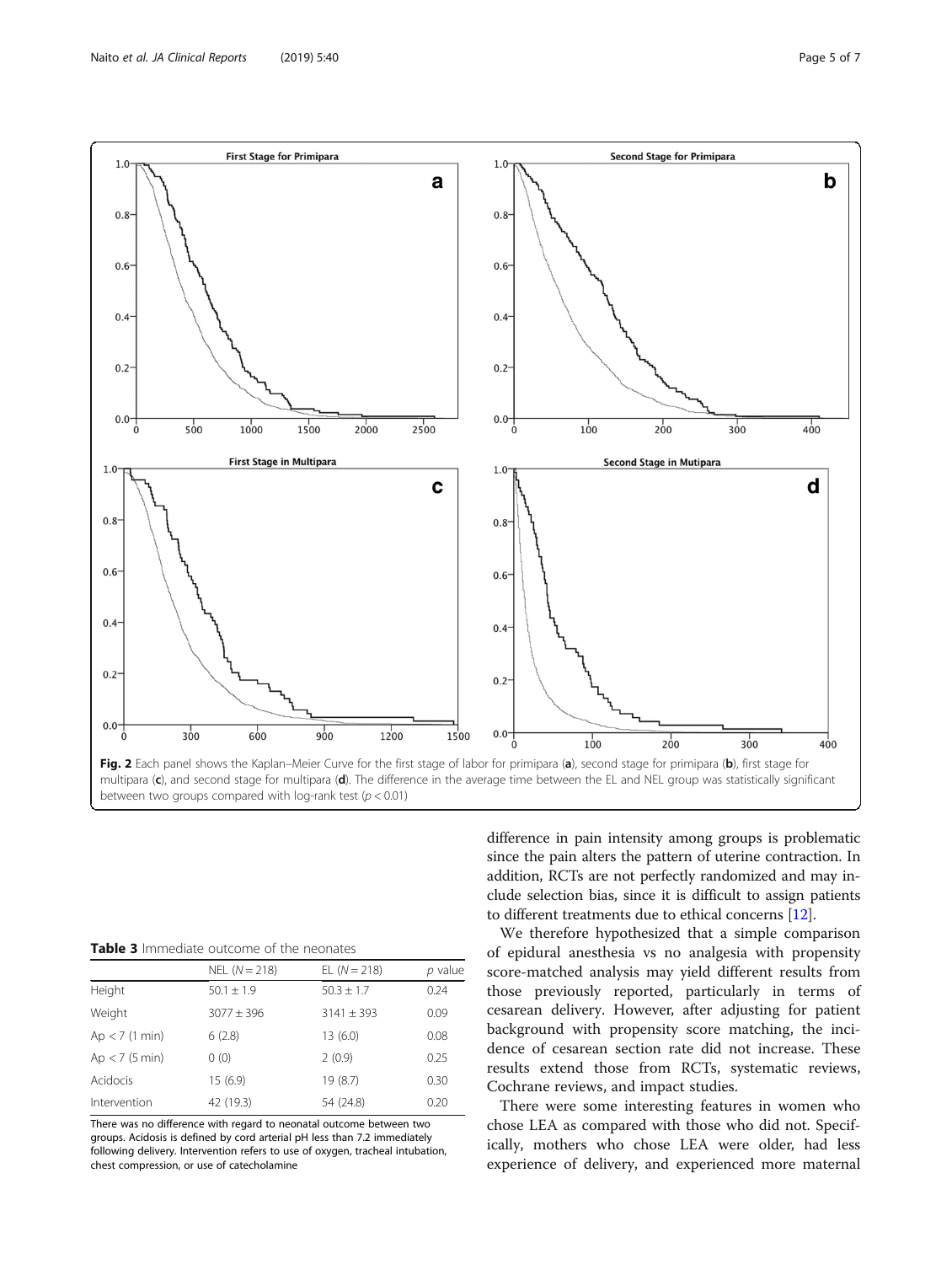<span id="page-5-0"></span>complications but fewer fetal complications. In these pregnant women, the cesarean section rate was increased prior to the propensity score adjustment, but after propensity score matching, the rates of cesarean delivery between groups were comparable, and thus the cesarean section rate did not increase due to the effect of LEA itself. Moreover, the most important finding in this study is that, even when women with the above characteristics select LEA, the cesarean section rate did not rise due to the use of LEA.

In the present study, the first stage of labor was prolonged in both primiparas and multiparas. The main reason for prolonged labor is advanced maternal age. This hypothesis is partially supported by the study of Hasegawa et al., in which the average age of included women was 32, which also reported extension of the first stage of labor [[13\]](#page-6-0). However, in previous studies, the impact of LEA on the first stage of labor has been controversial. Theoretically, local anesthetics prolong the first stage of labor by decreasing the intensity and frequency of uterine contraction. On the other hand, excessively strong pain during labor alters the uterine contraction pattern, which can also cause prolonged labor. Thus, it may be possible to shorten the duration of the first stage of labor by reducing pain by LEA. This suggestion is also supported by previous reports; a study with no drug administration in the control group demonstrated that the first stage of labor was shortened in the LEA group. In our study, the NEL group did not receive any type of drug to relieve pain. The reason why the duration of the first stage of labor was longer in the EL group in our study is unclear and should be further investigated in future studies.

Although the study was performed rigorously, there are some important limitations when interpreting our study. The analyses were performed after propensity score matching to reduce intergroup differences; nevertheless, our results may still be affected by confounders that we failed to collect. We were unable to collect important outcomes, such as anesthetic level during LEA and a subjective pain score. Secondly, although obstetricians conformed to the guidelines that strictly define the indications for assisted vaginal delivery and cesarean section, there are some differences among individual caregivers in clinical practice. A study by Goyert et al. has shown that, even in the same institution, the rate of cesarean section greatly varied (from 19% to 41%) between individual obstetricians, indicating that the interpretation of the guidelines may vary [\[14\]](#page-6-0). We chose 5% difference as clinically significant difference among groups to calculate sample size which was based on previous reports. Although our result failed to show statistical difference of cesarean section among two groups, the tendency of increased rate was rather high in the EL

group. In order to clarify the effect of epidural analgesia, noninferiority clinical trials should be performed which is beyond our current study.

Finally, our result may not represent the entire population. Since few facilities perform LEA in Japan, consensus guidelines for performing LEA are lacking.

# Conclusion

The difference of the rates of cesarean section between groups was 4.1% (95% confidence interval − 2.6–10.8%). In this study, the rate of Cesarean section was not significantly different among the groups. The durations of the first and second stages of labor were prolonged by the use of LEA in both primipara and multipara women. Outcomes of the neonates were similar in both groups. Further noninferiority clinical trials are needed to confirm the effect of epidural labor.

#### **Abbreviations**

ART: Assisted reproductive therapy; IUFD: Intrauterine fetal death; LEA: Lumbar epidural anesthesia; PCA: Patient-controlled analgesia; PIH: Pregnancy-induced hypertension; RCT: Randomized controlled trials

#### Acknowledgements

None.

#### Authors' contributions

YN collected the data and drafted the manuscript. MI performed statistical analysis. RY, KT, and KK revised the manuscript. All authors read and approved the final manuscript.

#### Funding

No funding.

#### Availability of data and materials

They are available as an electronic file upon reasonable request.

#### Ethics approval and consent to participate

The study was approved by the institutional review board of our institute (approval number: 962).

#### Consent for publication

All authors read and approved the final manuscript.

#### Competing interests

The authors declare that they have no competing interests.

#### Author details

<sup>1</sup>Department of Anesthesiology, Osaka Women's and Children's Hospital, 840 Murodo-cho, Izumi-shi, Osaka, Japan. <sup>2</sup>Department of Anesthesiology, Nara Medical University, Kashihara, Japan. <sup>3</sup>Department of Obstetrics, Osaka Women's and Children's Hospital, Izumi, Japan.

# Received: 5 March 2019 Accepted: 11 June 2019 Published online: 18 June 2019

#### References

- 1. Traynor AJ, Aragon M, Ghosh D, Choi RS, Dingmann C, Vu Tran Z, et al. Obstetric anesthesia workforce survey: a 30-year update. Anest Analg. 2016; 122:1939–46.
- 2. Valentin M, Ducarme G, Ceccaldi PF, Bougeois B, Luton D. Uterine artery, umbilical, and fetal cerebral Doppler velocities after epidural analgesia during labor. Int J Gynecol Obstet. 2012;118:145–8.
- 3. Anim-Somuah M, Smyth RM, Jones L. Epidural versus non-epidural or no analgesia in labour. The Cochrane database of systematic reviews. 2011; Cd000331.